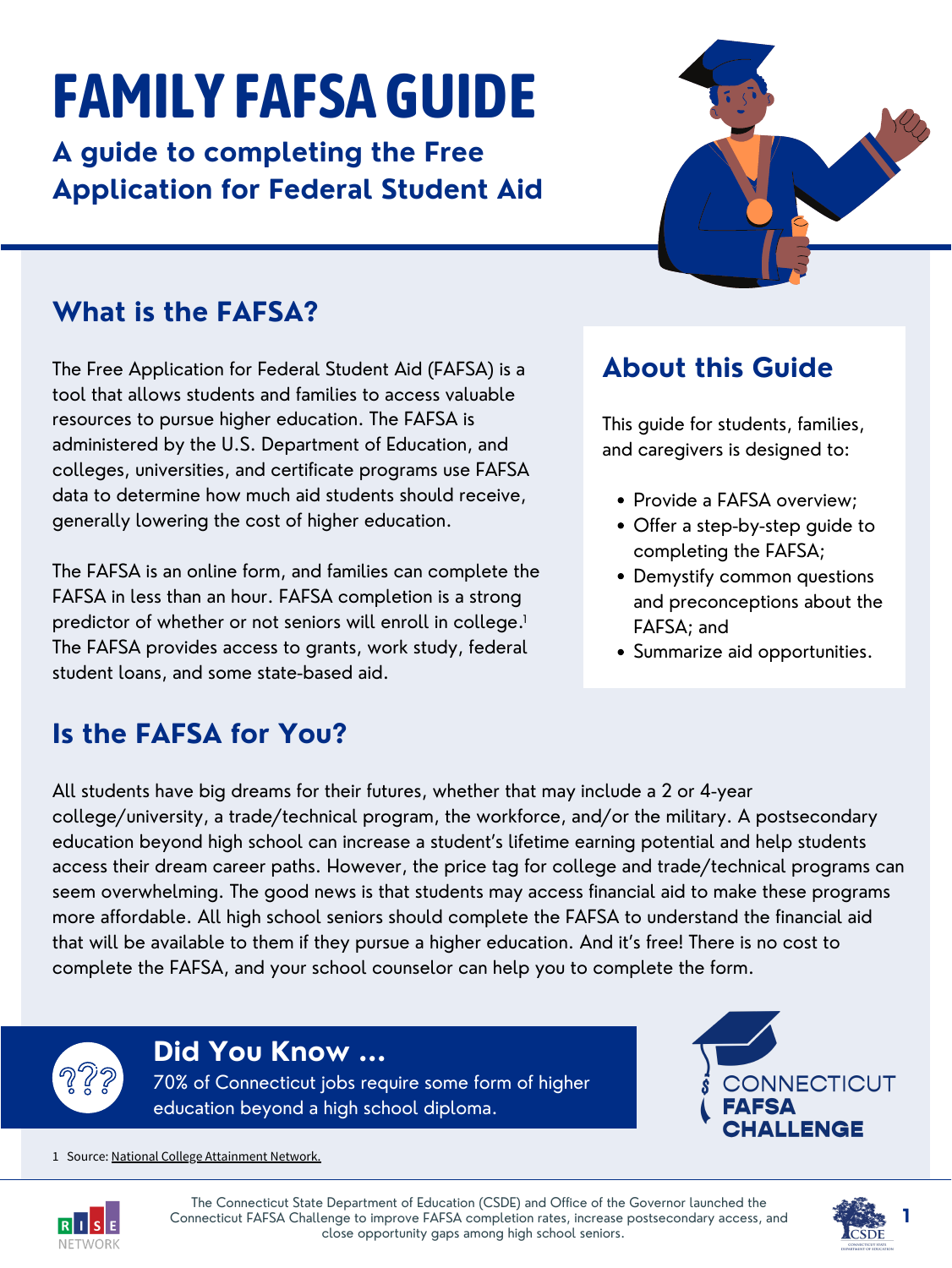## **STEP-BY-STEP GUIDE TO COMPLETING THE FAFSA**

- **October 1st:** FAFSA application available.
- **February 15th:** Connecticut state school priority filing deadline.
- **Your Program's Deadline:** Please do your research to know if your college/program has a specific deadline.

## **Step 1: Create your FSA ID**



Set up an account to complete the FAFSA. Go to StudentAid.gov/fsaid to create an FSA ID. The username and password provided by the U.S. Department of Education are required to log in to complete the FAFSA. Both the student and parent/caregiver require unique FSA IDs. These IDs ensure your personal information is protected.

## **Step 2: Know your deadlines**

The FAFSA is available every year on October 1st, and financial aid is first come, first serve. Postsecondary programs have different deadlines for financial aid, so please check with your program's financial aid office or access more information on admissions websites. The FAFSA unlocks resources for the following school year.



Mark your calendar for key dates:

Although some programs offer flexibility, most programs have specific priority filing deadlines; therefore, it' s important to know your deadlines.

## **Step 3: Gather your documents**

Before you sit down to complete the FAFSA, please make sure you have the documents needed to complete the form. Please find the document checklist on the next page.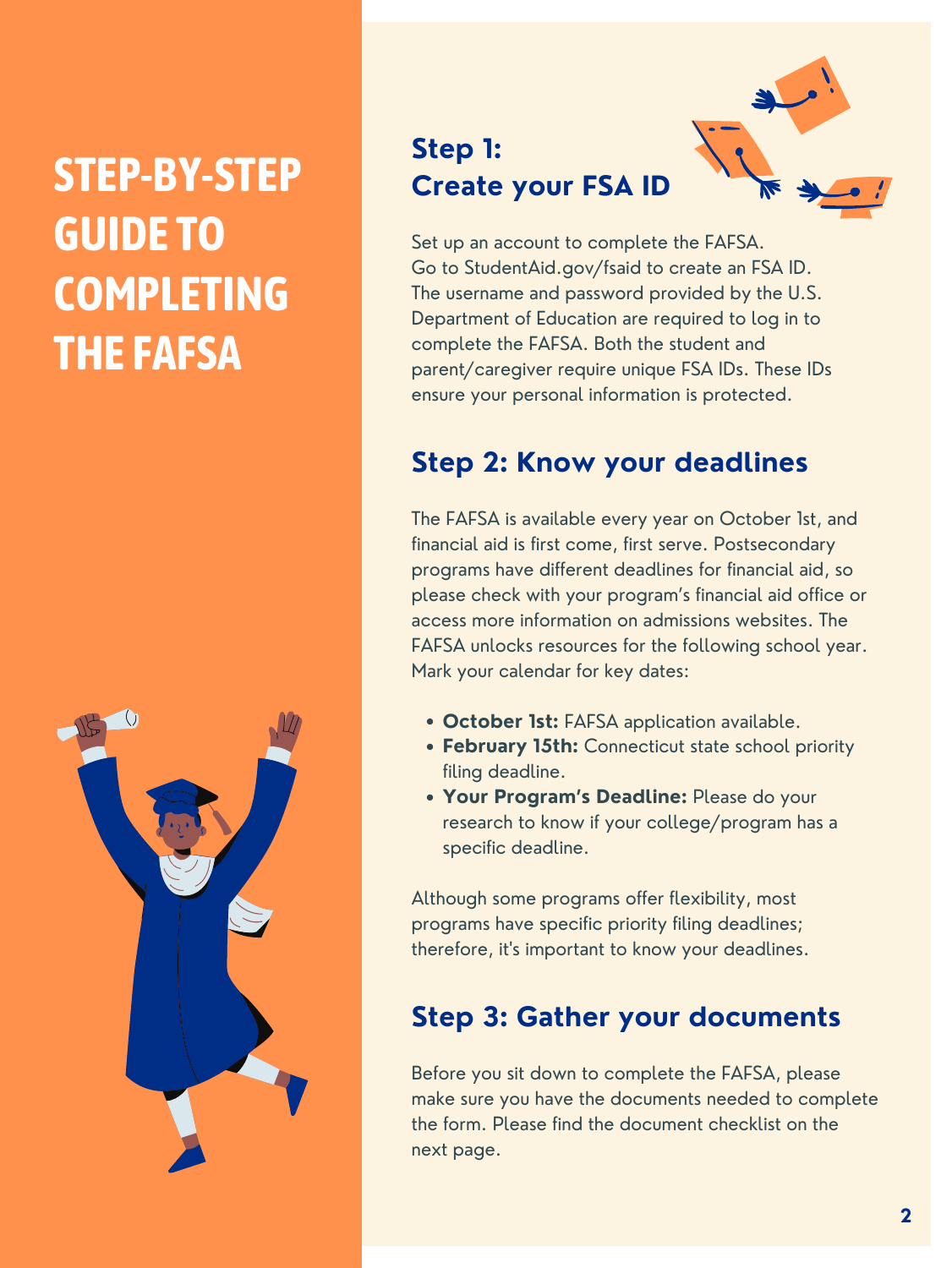## **Step 4: Complete the FAFSA**

After you complete Steps 1 through 3, you're ready to complete the FAFSA! There are four sections to complete in the FAFSA, and the FAFSA can be completed in under an hour. The four sections include:

- 1. Student demographic information
- 2. Student dependency status
- 3. Parent info (financial)
- 4. Student information (financial)

## **Step 5: Review Your Student Aid Report**

After submitting the FAFSA, you will receive a student aid report within a few days of completing the form. This includes the expected family contribution and your eligibility for aid. You may learn more about federal aid calculations [here](https://studentaid.gov/complete-aid-process/how-calculated). At this stage, you can make any necessary corrections or add colleges/programs that you want to receive the information.

- Student + parent previous year' s federal income tax forms
- Student + parent previous year 's W-2 forms
- Student + parent FSA IDs
- Student driver's license number
- Student + parent email addresses
- Student + parent Social Security numbers
- Student + parent bank account + investment information
- Eligible non-citizens: Student Alien Registration # or USCIS #
- Additional Documents (if applicable): child support, worker's compensation, veteran education benefit documentation, housing/food/living allowance for military + clergy



Colleges/programs will use this information to develop a financial aid package specific for that college/program. You will receive financial aid award letters from colleges/programs to which you apply. Award letters explain the combination of federal grants, loans, and work study a college is offering you. The offer might also contain state and institutional aid. If you receive award letters from multiple colleges/programs, you should compare them and determine which school/program is the best fit. Tools like this [one](https://bigfuture.collegeboard.org/pay-for-college/financial-aid-awards/compare-aid-calculator) from the College Board allow you to enter information from award letters to compare aid and unmet need.

### **Step 3: Document Checklist**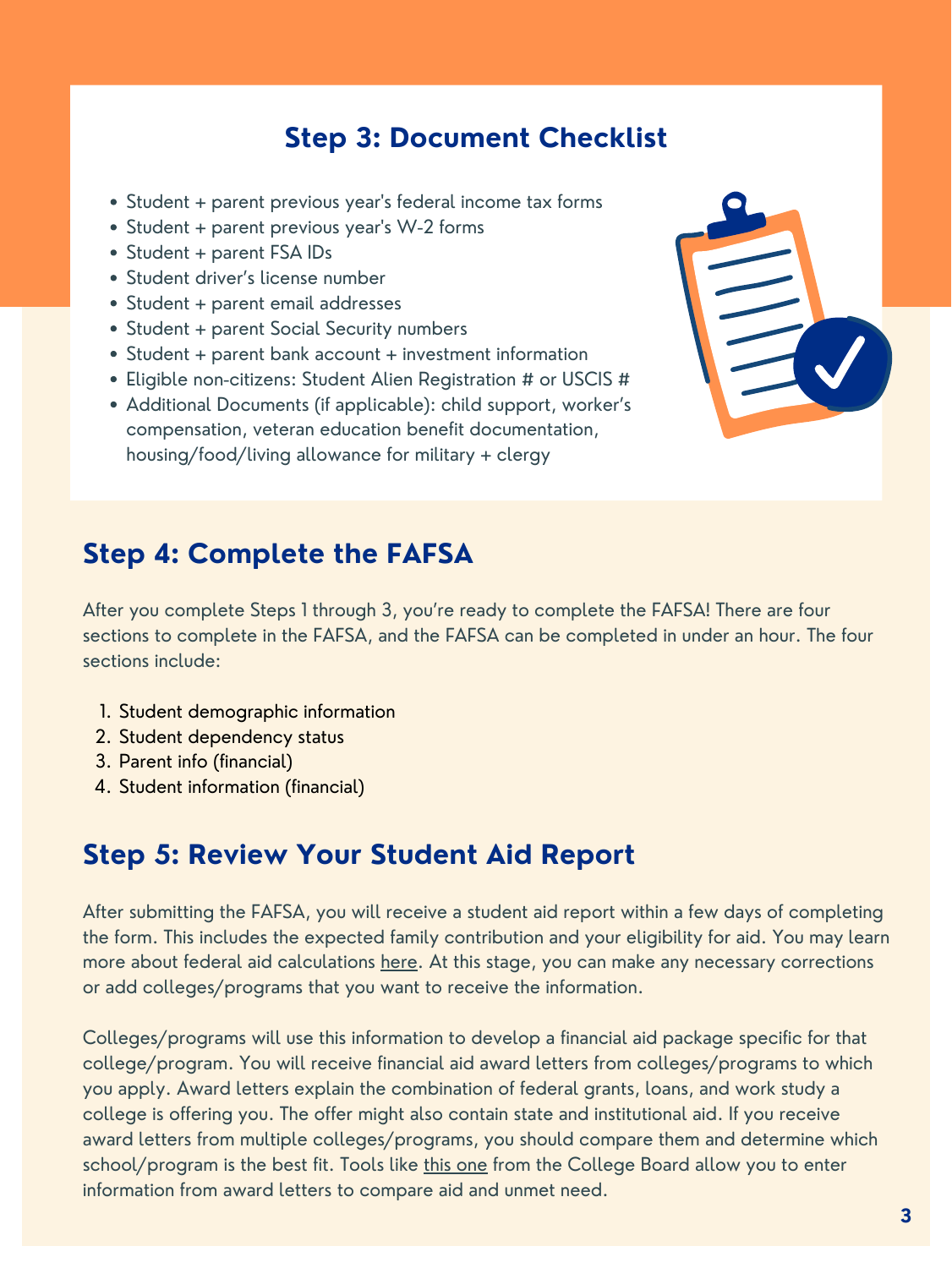

## **RESOURCES ANDFREQUENTLY ASKEDQUESTIONS (FAQS)**

**A:** The FAFSA can unlock resources for students pursuing a 2- or 4-year college degree and those enrolling in a trade/technical program. Eligibility is based on financial need, citizenship status, and enrollment in an eligible degree/certificate program. In order to complete the FAFSA, students must be a U.S. citizen or eligible noncitizen. Eligible students may submit the FAFSA without their parents 'information if parents are not eligible; learn more at [ct4adream.org](https://www.ct4adream.org/).

#### **Q: Who should complete the FAFSA?**

#### **Q: When should I complete the FAFSA?**

**A:** Students must complete the FAFSA each year to access resources for the following year. This means students should first complete the FAFSA during their senior year of high school to access resources for the following year, and students must continue to submit the FAFSA on an annual basis to continue receiving resources throughout their enrollment in a postsecondary program. The FAFSA becomes available each year on October 1st, and it's always a good idea to complete the FAFSA as soon as possible to more quickly access aid and understand your aid eligibility. Programs have different deadlines, so it's best to contact a program ' s financial aid office or get more information from admissions websites.

#### **Q: Do I need to pay for the FAFSA?**

**A:** No, the FAFSA is free. Please reference resources and links in this guide for free support when completing the application. Students and families may also reach out to their high school counseling office for support in completing the FAFSA.

### **Q: Why does the FAFSA ask for personal financial information?**

**A:** FAFSA resources are determined based on a family ' s financial need; therefore, it is important to share accurate information about your family's situation. The questions will ensure your family and student receive the resources they need to pursue a postsecondary program. Importantly, the information you share through the FAFSA is secure.

### **Q: What happens if my family's financial situation changes?**

**A:** During the pandemic, many families have had changes to their financial situations (e.g., loss of a job). If your family's situation changes from what is reflected in your federal income tax return or after you filed the FAFSA, please contact the postsecondary program the student wishes to attend (e.g., college financial aid office). The postsecondary program may adjust the student's financial aid award letter based on the family's current income.

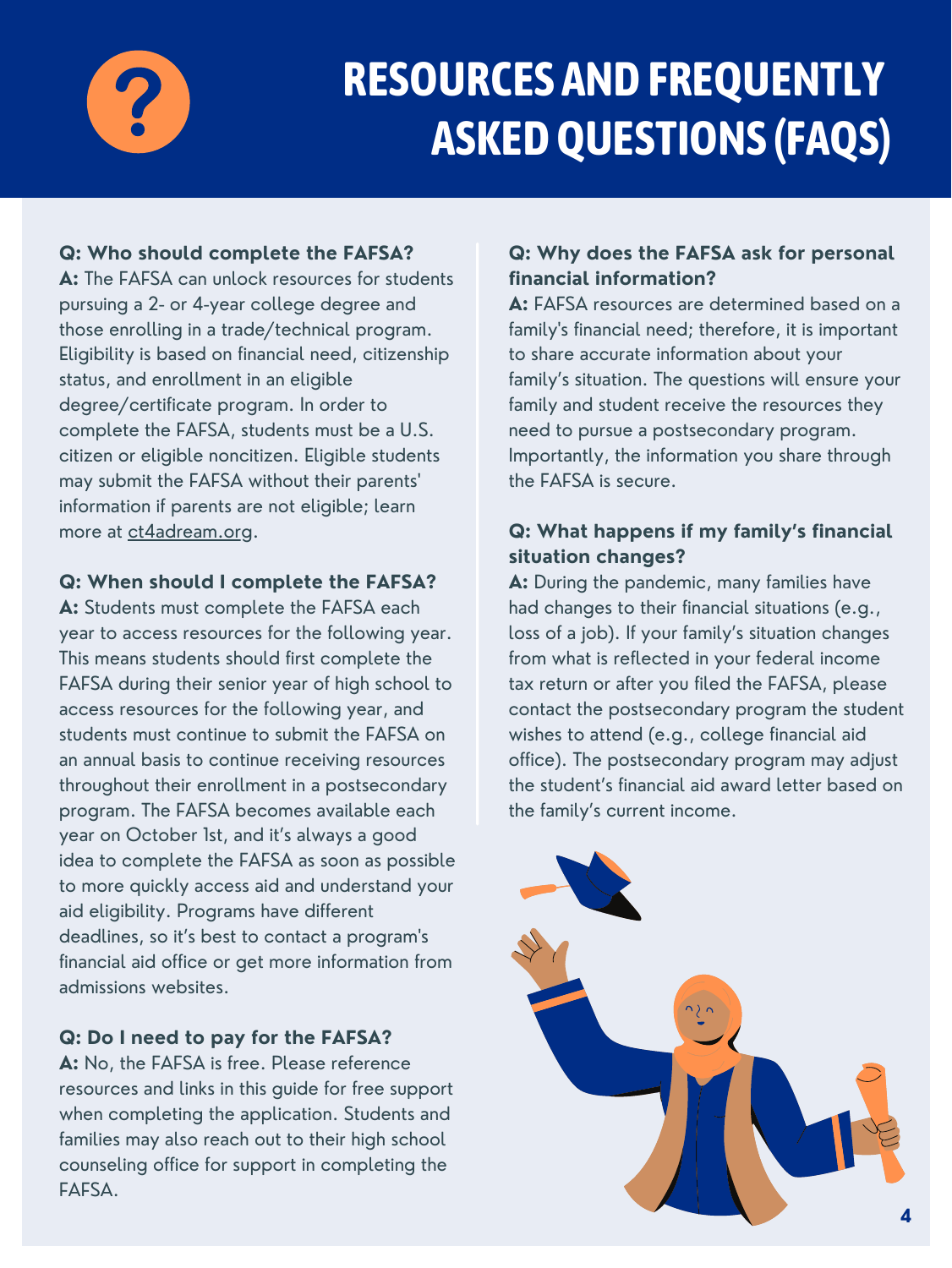#### **Q: How do I pay for higher education?**

**A:** There are a number of ways to organize resources to help pay for postsecondary programs, and many students rely on a variety of funds. There are two general categories: money you earn and do not need to pay back, and money you need to ultimately repay. You must complete the FAFSA to become eligible for many types of funding, such as federal work study, grants, and loans.



#### **Q: Do I need to repay the financial aid that I receive?**

**A:** Financial aid helps students and families bridge the gap between the expected family contribution and the total cost of attending a postsecondary program. Financial aid reflects the combination of outside resources used to help finance higher education. This includes gift aid you do not need to repay (e.g., grants, scholarships, employment) and loans you must repay over time.

#### **Q: What if I don't qualify for the FAFSA?**

**A:** If your family does not qualify for the FAFSA, please use the resources below to access other forms of financial aid. For example, undocumented students are not eligible to complete the FAFSA; however, in Connecticut, there are many resources available, making it possible for all students to receive alternative financial support. This means a student's immigration status should not prevent them from pursuing higher education.

- **Scholarships and grants** are considered "free money" that you earn or receive. These funds may have requirements (e.g., good grades).
- **Federal work study** offers part-time jobs on campus to students with financial need (e.g., cafeteria, IT, library). You may receive work study as a part of the financial aid package; this is for students with financial need. Money earned goes
- **Federal [student](https://studentaid.gov/understand-aid/types/loans) loans** are borrowed money offered by the government. Oftentimes, federal loans may have added benefits and protections (e.g., lower fixed interest rates, flexible repayment plans). Direct subsidized loans are available to students based on financial need, and the government pays for the interest while the student is enrolled at least half-time. Direct unsubsidized loans are not need-based; these loans accrue interest immediately, and the student must repay the interest.
- to the student and not the bill.
- **Jobs** provide resources through outside employment. It' s important to balance employment hours with classwork.
- **Savings** are resources set aside for higher education.
- **Private student loans** are another form of borrowed money offered by private-sector lenders. These often require a credit check.

#### **Aid you do not need to repay. Aid you borrow and need to repay.**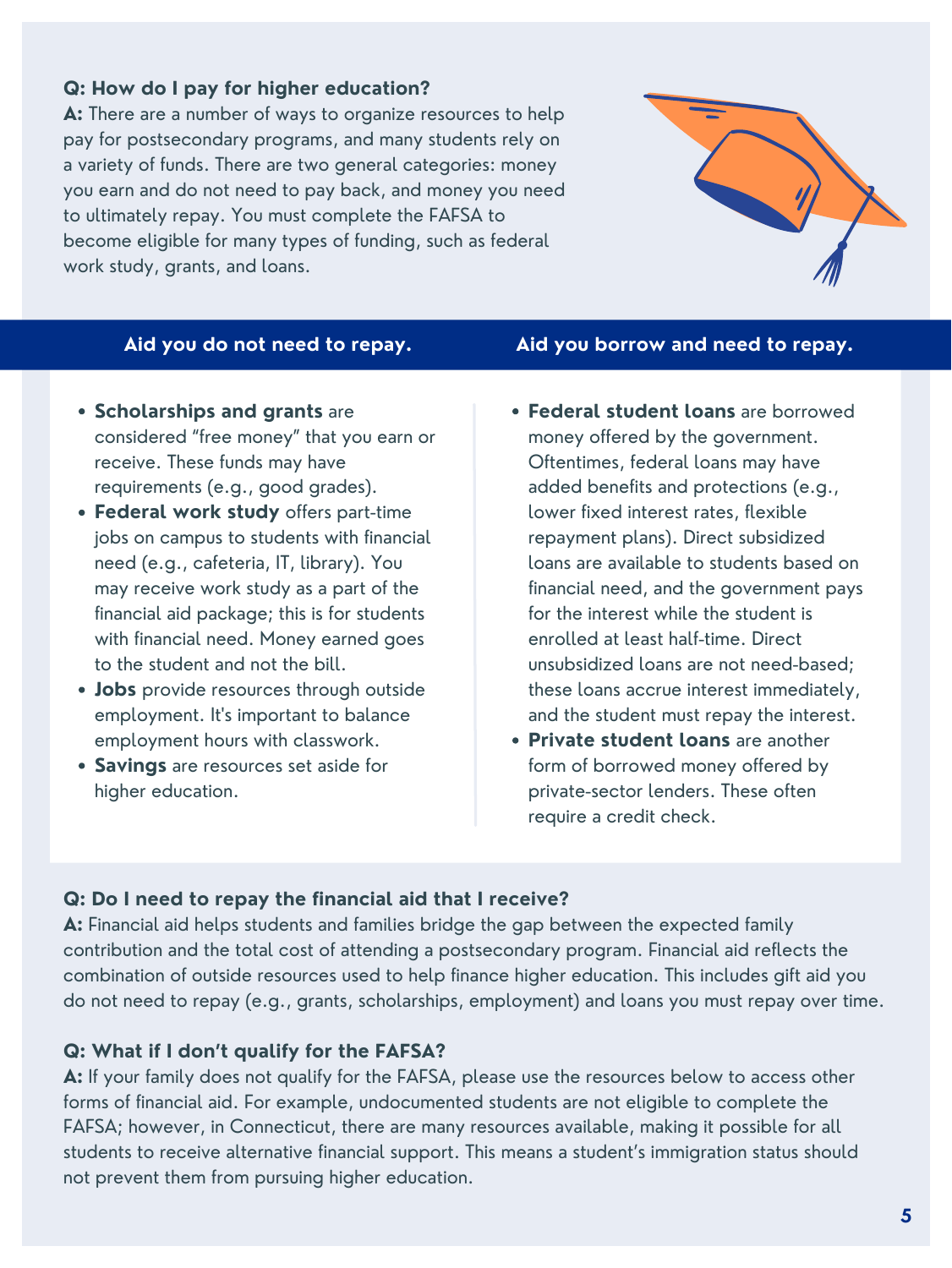#### **Q: Do I need to apply for scholarships?**

**A:** Yes. Students should pursue multiple forms of financial aid to help lower the cost of college or a trade/technical program, and remember that scholarships represent "free money" that you won't need to repay. The FAFSA will help students access federal aid and colleges may also award students scholarships, but there are many additional scholarships that students can apply for to secure additional resources. Websites like [scholarship.com](https://www.scholarships.com/) centralize over 3.7 million different college scholarships and grants, representing more than \$19 billion in financial aid.

#### **Q: I have questions. Who can help me complete the FAFSA?**

**A:** The resource list below provides digital resources and a link for virtual and in-person filing support. Please also reach out to your high school counseling office or program financial aid office for support in completing the FAFSA.

- **Process Overview from U.S. Department of Education:** [Click](https://studentaid.gov/sites/default/files/financial-aid-process.png) here to learn more about the financial aid process beyond the FAFSA (tinyurl.com/dndj8y9u).
- **Support Sessions Offered by FAFSA Connecticut:** [Click](https://fafsact.org/) here to sign up for a virtual FAFSA completion session (fafsact.org).
- **CT Students for a Dream Resources for Undocumented Students:** [Click](http://www.ct4adream.org/) here if you have questions about your family ' s immigration status and how to access financial aid (ct4adream.org).
- **Financial Aid [Opportunities](http://www.ctohe.org/sfa/sfa.shtml) from Connecticut Office of Higher Education:** Click here if you would like more information on available grants, scholarships and loans available for Connecticut students. [\(tinyurl.com/CTStudentAid](http://www.ctohe.org/sfa/sfa.shtml)).
- **FAFSA Application:** [Click](http://studentaid.gov/h/apply-for-aid/fafsa) here to get started on the FAFSA; this link will take you to the U.S. Department of Education website and FAFSA form (fafsa.gov).

The resources linked below offer more information about the FAFSA, including guidance about other forms of financial aid available for undocumented students.



### **FAFSA RESOURCES AND LINKS**